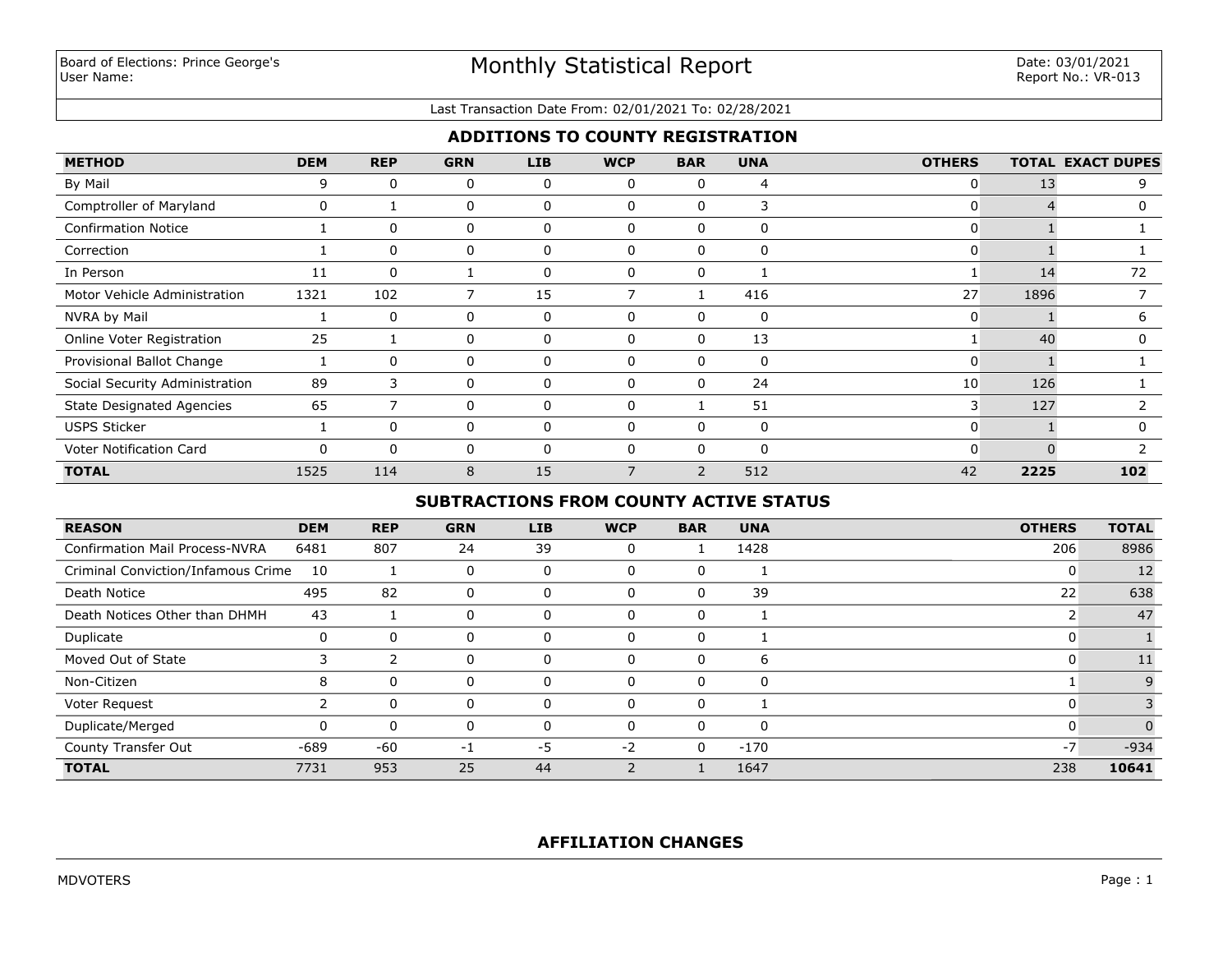# Monthly Statistical Report

| Last Transaction Date From: 02/01/2021 To: 02/28/2021 |            |            |            |            |            |            |            |               |              |
|-------------------------------------------------------|------------|------------|------------|------------|------------|------------|------------|---------------|--------------|
| <b>CHANGE</b>                                         | <b>DEM</b> | <b>REP</b> | <b>GRN</b> | <b>LIB</b> | <b>WCP</b> | <b>BAR</b> | <b>UNA</b> | <b>OTHERS</b> | <b>TOTAL</b> |
| From                                                  | 410        | 197        |            |            |            |            | 171        |               | 860          |
| To                                                    | 231        | 105        |            | ∸∸         |            |            | 389        | 109           | 860          |
| <b>TOTAL</b>                                          | $-179$     | $-92$      |            |            |            |            | 218        | 32            |              |

## **CURRENT ACTIVE REGISTRATION**

| <b>ACTIVITY</b>              | <b>DEM</b> | <b>REP</b> | <b>GRN</b> | <b>LIB</b> | <b>WCP</b> | <b>BAR</b> | <b>UNA</b> | <b>OTHERS</b> | <b>TOTAL</b> |
|------------------------------|------------|------------|------------|------------|------------|------------|------------|---------------|--------------|
| <b>BEGINNING OF REPORT</b>   | 477425     | 40044      | 711        | 1188       | 278        | 142        | 79029      | 11060         | 609877       |
| ADDITIONS $(+)$              | 1525       | 114        | 8          | 15         |            |            | 512        | 42            | 2225         |
| REINSTATED (+)               | 92         |            | 0          |            |            |            | 17         |               | 118          |
| CANCELLED (-)                | $-518$     | $-85$      | 0          | 0          | 0          | 0          | $-48$      | $-23$         | $-674$       |
| COUNTY TRANSFER OUT (-)      | $-689$     | $-60$      | $-1$       | -5         | $-2$       | 0          | $-170$     | $-7$          | $-934$       |
| AFFILIATION CHANGES (+ OR -) | $-179$     | $-92$      |            | q          | 6          |            | 218        | 32            | $\Omega$     |
| * INACTIVATED (-)            | $-6524$    | $-808$     | $-24$      | $-39$      | $\Omega$   | -1         | $-1429$    | $-208$        | $-9033$      |
| $*$ REACTIVATED $(+)$        | 88         | 6          |            |            | 0          | 0          | 17         | 0             | 112          |
| <b>END OF REPORT TOTALS</b>  | 471220     | 39126      | 700        | 1168       | 290        | 144        | 78146      | 10897         | 601691       |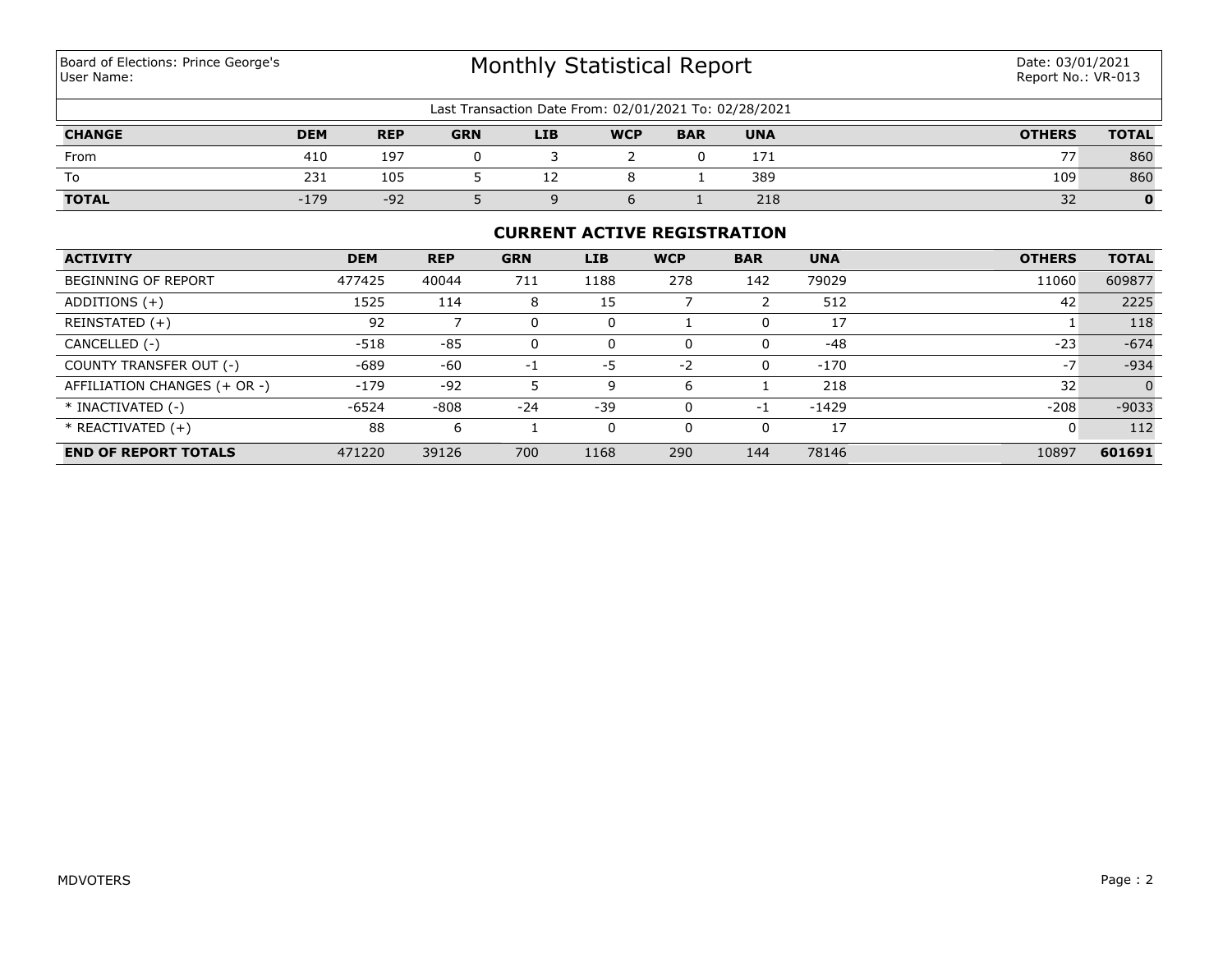#### Last Transaction Date From: 02/01/2021 To: 02/28/2021

### **INACTIVE REGISTRATION**

## **SUBTRACTIONS FROM COUNTY INACTIVE STATUS**

| <b>REASON</b>                    | <b>DEM</b>            | <b>REP</b>     | <b>GRN</b>   | <b>LIB</b> | <b>WCP</b>  | <b>BAR</b>   | <b>UNA</b> | <b>OTHERS</b> | <b>TOTAL</b> |
|----------------------------------|-----------------------|----------------|--------------|------------|-------------|--------------|------------|---------------|--------------|
| Absentee Ballot Application      |                       | 0              | 0            | 0          | 0           | $\mathbf{0}$ | 0          | 0             |              |
| By Mail                          |                       | 0              | 0            | 0          | 0           | 0            | 0          | 0             |              |
| <b>Confirmation Notice</b>       | 2                     | 0              | 0            | 0          | 0           | 0            | 0          | 0             | 2            |
| Death Notice                     | 23                    | $\overline{2}$ | 0            | 0          | 0           | 0            | 2          | 2             | 29           |
| Motor Vehicle Administration     | 65                    | 2              | 0            | 0          | 0           | 0            | 12         | 0             | 79           |
| Moved Out of State               | 118                   | 29             | 0            | 0          | 0           | 0            | 14         | 4             | 165          |
| Non-Citizen                      | $\mathbf{2}^{\prime}$ | 0              | 0            | 0          | 0           | $\mathbf{0}$ |            | 0             | 3            |
| NVRA by Mail                     |                       | 0              | 0            | 0          | 0           | 0            | 0          | 0             |              |
| <b>State Designated Agencies</b> |                       | 0              | 0            | 0          | 0           | 0            | 0          | 0             |              |
| Voter Request                    | 3                     | 0              | 0            | 0          | 0           | 0            | 0          | 0             |              |
| Duplicate/Merged                 | $\Omega$              | 0              | 0            | 0          | 0           | 0            | $\Omega$   | 0             | $\Omega$     |
| County Transfer Out              | $-16$                 | $-2$           | 0            | 0          | 0           | 0            | -8         | 0             | $-26$        |
| <b>TOTAL</b>                     | 239                   | 35             | $\mathbf{0}$ | 0          | $\mathbf 0$ | $\mathbf{0}$ | 37         | 6             | 317          |

#### **CURRENT INACTIVE REGISTRATION**

| <b>ACTIVITY</b>              | <b>DEM</b> | <b>REP</b> | <b>GRN</b> | LIB. | <b>WCP</b> | <b>BAR</b> | <b>UNA</b> | <b>OTHERS</b> | <b>TOTAL</b> |
|------------------------------|------------|------------|------------|------|------------|------------|------------|---------------|--------------|
| <b>BEGINNING OF REPORT</b>   | 11821      | 1428       | 32         | 103  | 0          |            | 3243       | 207           | 16836        |
| $*$ INACTIVATED $(+)$        | 6524       | 808        | 24         | 39   | 0          |            | 1429       | 208           | 9033         |
| *REACTIVATED (-)             | $-92$      | -5         | 0          |      | 0          |            | $-15$      | u             | $-112$       |
| COUNTY TRANSFER OUT (-)      | $-16$      | $-2$       | $\Omega$   |      | O          |            | -8         |               | $-26$        |
| AFFILIATION CHANGES (+ OR -) |            |            | $\Omega$   |      | 0          |            | 0          |               | $\Omega$     |
| CANCELLED FROM INACTIVE (-)  | $-146$     | $-31$      | $\Omega$   |      | 0          |            | $-17$      | -6            | $-200$       |
| PENDING FROM INACTIVE (-)    |            |            | $\Omega$   | 0    | 0          |            | 0          |               |              |
| <b>TOTAL INACTIVE</b>        | 18091      | 2198       | 56         | 142  |            |            | 4632       | 409           | 25531        |

# **ACTIVE AND INACTIVE REGISTRATION TOTAL REGISTRATION RECORDS**

| <b>ACTIVITY</b> | <b>DEM</b> | <b>REP</b> | <b>GRN</b> | LIB | <b>WCP</b> | <b>BAR</b> | <b>UNA</b> | <b>OTHERS</b> | <b>TOTAL</b> |
|-----------------|------------|------------|------------|-----|------------|------------|------------|---------------|--------------|
|                 |            |            |            |     |            |            |            |               |              |